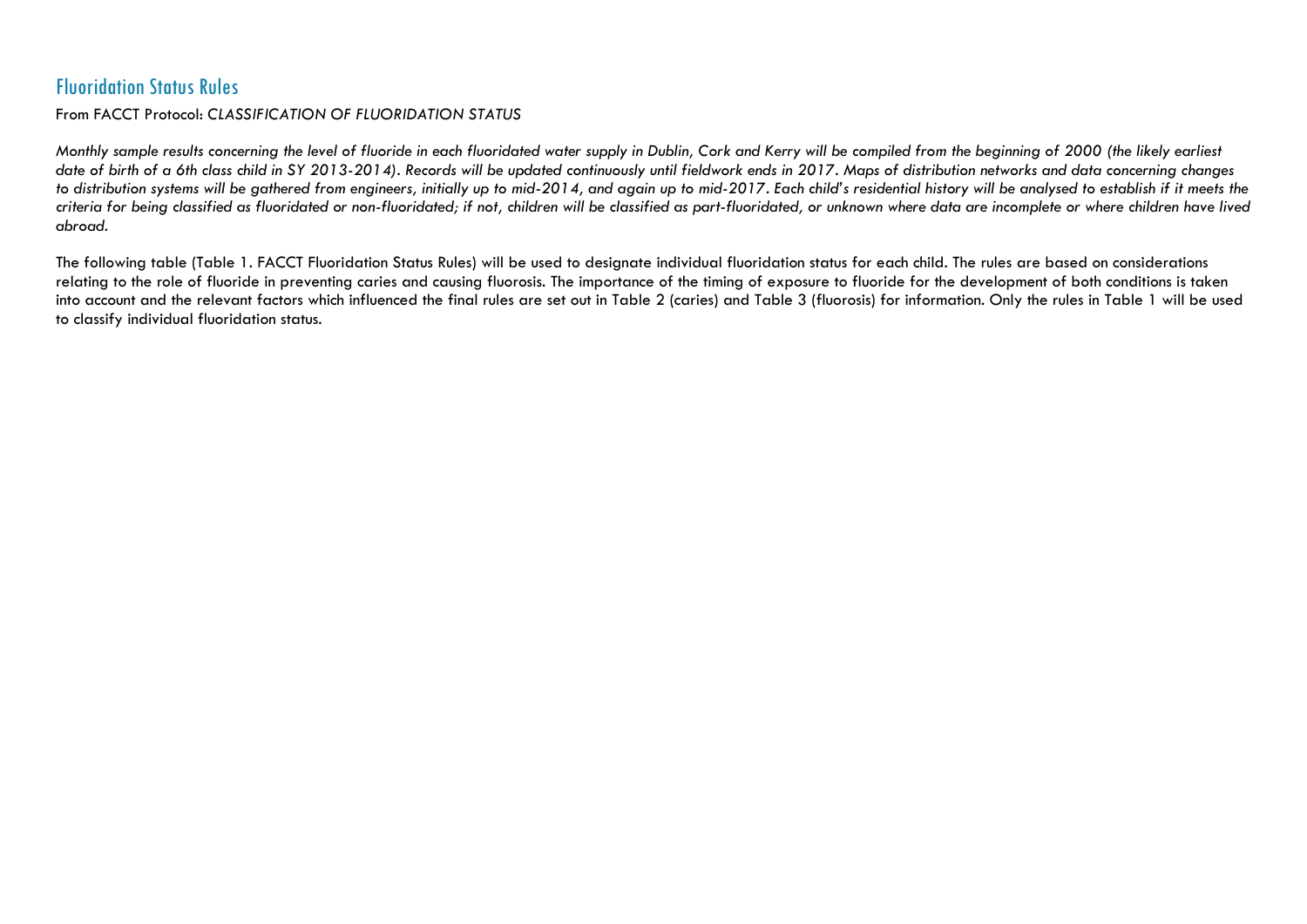## <span id="page-1-0"></span>*Table 1. FACCT Fluoridation Status Rules*

| <b>Fluoridation</b><br><b>Status</b>                                                                  | <b>Description</b>                                                                             | Age in<br><b>years</b> | <b>Rules</b>                                                                                                                                                                                                                                                                                                                                                                                                                                                                                       |  |  |  |
|-------------------------------------------------------------------------------------------------------|------------------------------------------------------------------------------------------------|------------------------|----------------------------------------------------------------------------------------------------------------------------------------------------------------------------------------------------------------------------------------------------------------------------------------------------------------------------------------------------------------------------------------------------------------------------------------------------------------------------------------------------|--|--|--|
| <b>FULL</b>                                                                                           | Lifetime exposure to domestic<br>water fluoridation                                            | $5\phantom{.0}$        | Must be continuously fluoridated at $> 0.4$ ppm from at least 6 months old to date of examination<br>The 1 <sup>st</sup> $\leq$ 6 months continuous without water fluoridation at $>$ 0.4 ppm is acceptable<br>$\Omega$                                                                                                                                                                                                                                                                            |  |  |  |
|                                                                                                       |                                                                                                | 12                     | Must be continuously fluoridated at $> 0.4$ ppm from at least 6 months old to at least 6 months<br>before the date of examination<br>The 1 <sup>st</sup> $\leq$ 6 months continuous without water fluoridation at $>$ 0.4 ppm is acceptable<br>$\circ$<br>The last $\leq$ 6 months continuous before date of examination without water fluoridation at $\geq$<br>$\circ$<br>0.4 ppm is also acceptable                                                                                             |  |  |  |
| <b>NON</b>                                                                                            | No exposure to domestic water<br>fluoridation                                                  | $\sqrt{5}$             | Must be continuously non-fluoridated at $< 0.4$ ppm from at least 6 months old to date of<br>examination<br>$\circ$ The 1st $\leq$ 6 months continuous with water fluoridation at $> 0.4$ ppm is acceptable                                                                                                                                                                                                                                                                                        |  |  |  |
|                                                                                                       |                                                                                                | 12                     | Must be continuously non-fluoridated at $< 0.4$ ppm from at least 6 months old to at least 6 months<br>before the date of examination<br>The $1$ <sup>st</sup> $\leq$ 6 months continuous with water fluoridation at $> 0.4$ ppm is acceptable<br>$\circ$<br>The last $\leq 6$ months continuous before date of examination with water fluoridation at $> 0.4$<br>$\Omega$<br>ppm is also acceptable                                                                                               |  |  |  |
| <b>PART</b>                                                                                           | Some exposure to domestic water<br>fluoridation, but does not meet<br>criteria for FULL or NON | All                    | Does not meet the criteria for FULL because > 6 months continuous without water fluoridation at ><br>0.4ppm at any age<br>Does not meet the criteria for NON because > 6 months continuous with water fluoridation at ><br>$\bullet$<br>0.4ppm at any age<br>Participants with multiple shorter periods without fluoridation at > 0.4 ppm will be classified on an<br>individual basis considering the timing and duration of the fluctuations of their exposure to domestic<br>water fluoridation |  |  |  |
| <b>UNKNOWN</b>                                                                                        | Unknown exposure to domestic<br>water fluoridation                                             | All                    | Lived abroad (do not include holidays abroad unless > 6 months continuous duration)<br>Parents refused to complete residential history                                                                                                                                                                                                                                                                                                                                                             |  |  |  |
| Cases not covered by these rules will be reviewed and classified on an individual basis.<br>$\bullet$ |                                                                                                |                        |                                                                                                                                                                                                                                                                                                                                                                                                                                                                                                    |  |  |  |

## **Note to data entry personnel:**

- You **must** refer to the spreadsheets to find out if a supply in Cork or Kerry is continuously fluoridated. Many are not!
- For Dublin, if the supply is fluoridated, you can safely assume it is continuous.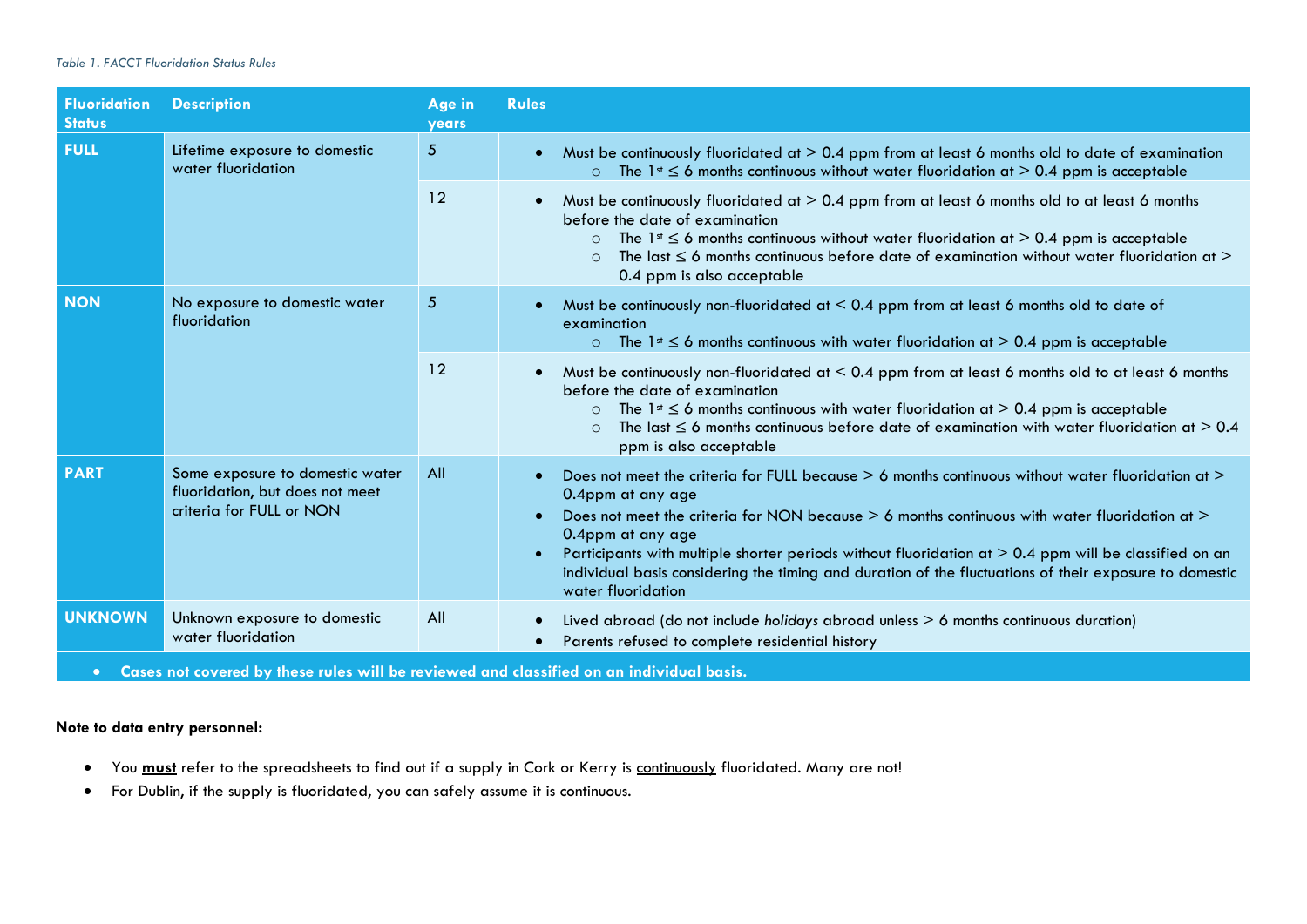<span id="page-2-0"></span>Table 2. Available data on the relationship between dental caries and water fluoridation suggested that the following definitions are appropriate for categorisation in relation to dental caries in the FACCT sample of 5*year-olds and 12-year-olds, where dental caries in both the primary and permanent dentition will be scored.*

| <b>Fluoridation Status</b> Age in years |     | <b>Dental Caries-Related Considerations</b>                                                                                                                                                                                                                                                                                                                                                          |
|-----------------------------------------|-----|------------------------------------------------------------------------------------------------------------------------------------------------------------------------------------------------------------------------------------------------------------------------------------------------------------------------------------------------------------------------------------------------------|
| <b>FULL</b>                             | 5   | Must be continuously fluoridated at $> 0.4$ ppm from at least 6 months old to date of examination<br>$\bullet$<br>$\circ$ The 1 <sup>st</sup> $\leq$ 6 months continuous without water fluoridation $> 0.4$ ppm is acceptable                                                                                                                                                                        |
|                                         | 12  | Must be continuously fluoridated at $> 0.4$ ppm from at least 6 months old to at least 6 months before the date of examination<br>The $1$ <sup>st</sup> $\leq$ 6 months continuous without water fluoridation $>$ at 0.4 ppm is acceptable<br>$\circ$<br>The last $\leq$ 6 months continuous before date of examination without water fluoridation $>$ at 0.4 ppm is also acceptable<br>$\circ$      |
| <b>NON</b>                              | 5   | Must be continuously non-fluoridated at $< 0.4$ ppm from at least 6 months old to date of examination<br>$\bullet$<br>$\circ$ The 1 <sup>st</sup> $\leq$ 6 months continuous with water fluoridation at $> 0.4$ ppm is acceptable                                                                                                                                                                    |
|                                         | 12  | Must be continuously non-fluoridated at $< 0.4$ ppm from at least 6 months old to at least 6 months before date of examination<br>$\bullet$<br>The 1 <sup>st</sup> $\leq$ 6 months continuous with water fluoridation at $> 0.4$ ppm is acceptable<br>$\circ$<br>The last $\leq$ 6 months continuous before date of examination with water fluoridation at $>$ 0.4 ppm is also acceptable<br>$\circ$ |
| <b>PART</b>                             | All | Does not meet the criteria for FULL because $> 6$ months continuous without water fluoridation at $> 0.4$ ppm at any age<br>Does not meet the criteria for NON because > 6 months continuous with water fluoridation at > 0.4ppm at any age                                                                                                                                                          |
| <b>UNKNOWN</b>                          | All | Lived abroad (do not include holidays abroad unless $> 6$ months continuous duration)<br>$\bullet$<br>Parents refused to complete residential history                                                                                                                                                                                                                                                |